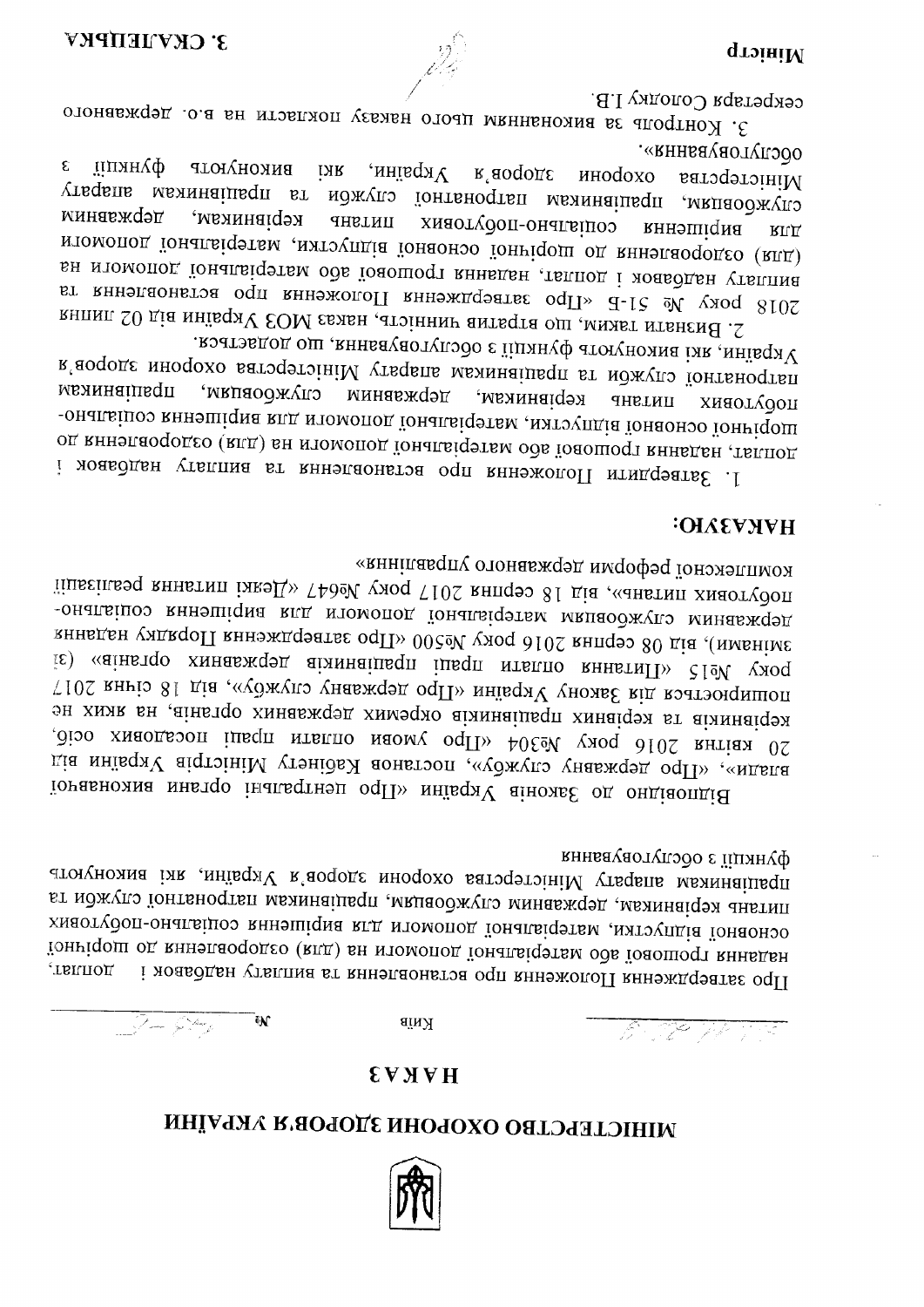ОНЯЖГОЛОП

инцеdм $\Lambda$ кеороте ннодохо ватэдэтэініМ кіпаєінатрофотліпофоди внимаць

 $7.847$  on 62.78 at 12

мнівqи V каороде мноqохо

**Hakas Minicrepersa** 

**ЭАТВЕРДЖЕНО** 

**Allents of the State of Severe Settlem** Manuscript

 $\sqrt{\frac{1}{2}\mathcal{E}}$  М $\sqrt{\frac{1}{2}\mathcal{N}^2}\mathcal{W}^2$  д $\sqrt{\frac{1}{2}\mathcal{N}^2}$ ија помото<code>qn</code> в'аоqодє мноqохо нqэфэ аімнаіивqп кіпаєіна профспілюва організація

## **КННЯЖОГОП**

Функції з обслуговування атогуномна імя диністерства охорони здоров'я України, які виконують кт нджугэ їонтвнодтви мвиннаіцвоп дививоджугэ минавждэд двиннаі дэн анвтип хмаотудоп-оналациоэ вниэшіqиа влд итомопод їоналаіфэтвм матэупціа їонаонэо їониі дош од кннэлаододео (клд) вн мломопод їонапві дэтвм, ода їоаошодт книвдан двипод і моавддан утапина вт книэпаонатэа одп

#### **RHHOЖOLON** iHALLETSE .I

«деякі питання реалізації комплексної реформи державного управління». для виршення соціально-побутових питань», від 18 серпня 2017 року Меб47 затвердження Порядку надання державним службовцям матеріальної допомоги лержавних организми), від 08 серпня 2016 року №500 кліва аіяннаіше працы 2017 року №15 сідм стання оплати працівників державних органів, на яких не поширюється дія Закону України «Про державну умови оплати праці посадових осіб, керівників, та керівних працівників окремих постанов Кабінету Міністрів України від 20 квітна 2016 року № 304 «Про україни «Про центральні органи виконавної влади», «Про державну службу», аіномь со ондія опалія онэпдодеод (вннэжопоП - іпед) внная даотуподо є їіпинуф лрацівникам апарату Міністерства охорони здоров'я України, які виконують питань керівникам, державним службовцям, працівникам патронатної служби та хиаотудоп-онапаіцоз кннэшіqиа кид мломопод їонапаіфэтвм дитоупдіа їонаоноо їониі од вннэпао со (вид) вн итомопод їонапаі срав їоношо торічної яннадан дро встановления вт книэлаонатов одп книэжопоП. 1

мід йинтэждою. йиндіаопдіа вн (мнівqяV EOM - іпвд) мнівqяV к'аоqодє мноqохо ватофтоніМ здійснюються у межах фонду оплати праці, затвердженого кошторисом матеріальної допомоги для вирішення соціально-побутових питань працівникам матеріальної допомоги на (для) оздоровлення до щорічної основної відпустки, 2. Встановлення та виплата надбавок і доплат, надання грошової або

у порядку та строки, визначені для виплати заробітної плати за поточний місяць. допомоги для вирішення соціально-побутових питань працівникам здійснюється понапагі за видать у таких до порічної основної відпустки, матеріальної їонапатарива в доплат, надвини трошової збо матеріальної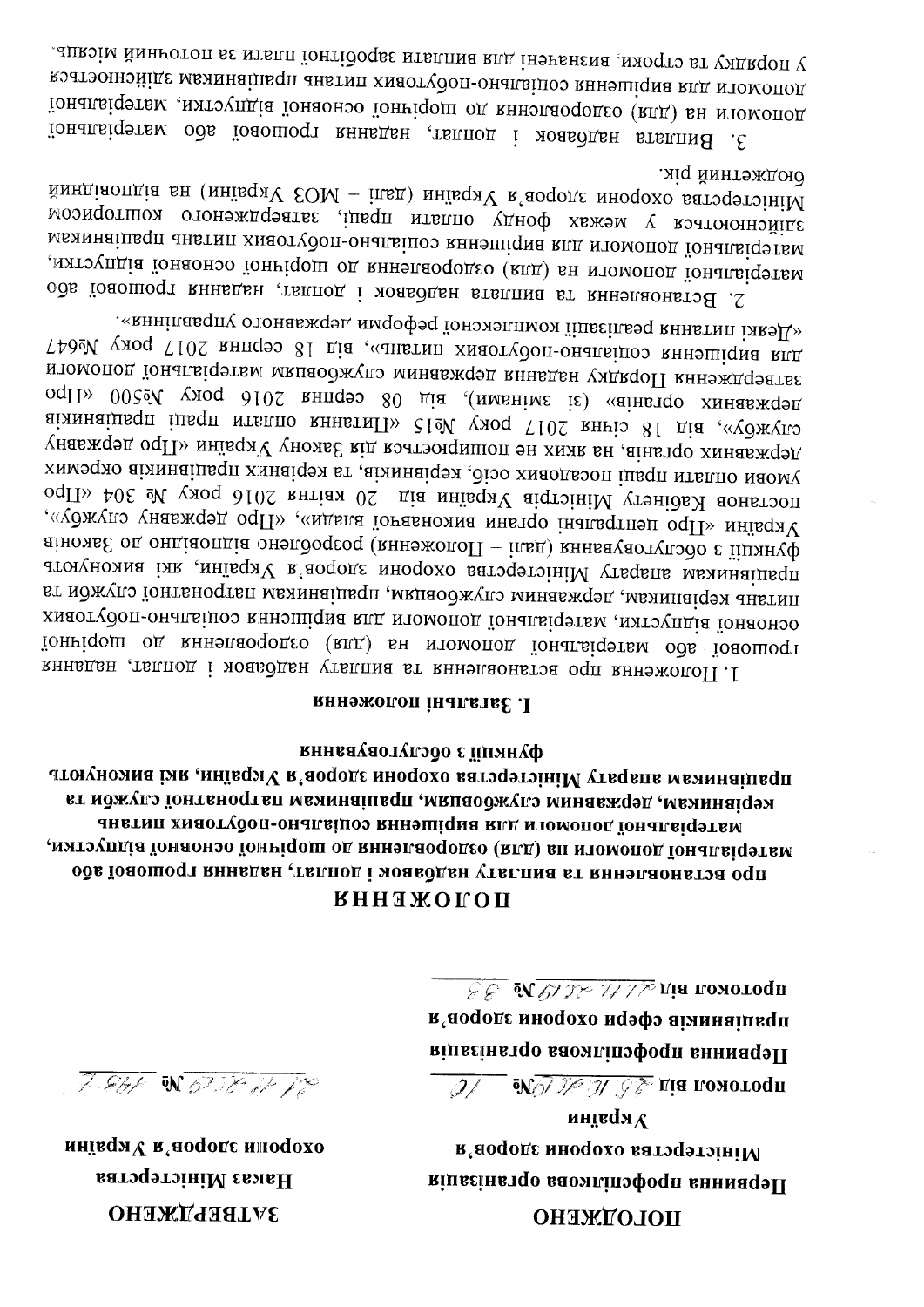# іпвqп атэінанэнэтні ве виавддвН . П

праци. України у відсотках до посадового окладу в межах затвердженого фонду оплати том иджуго тонганости из правители из працияти патронатної служби МОЗ минацера за інтенсивність праці може встановлюватись керівним

удалио отоводстоп віжгоздів 001 од іqімгоq «Ч19 срждену службу», надбавка за інтенсивність праці встановлюється у 2. Керівним працівникам, на кими не поширюється дія Закону України

ливоп итвппо удноф отонеждения к изме а інвтор умонавжоет а можуго їонавжоет виннаісея внивілоп од онілаопіла анэжваонаоп мопідопсоq мнівqяV аіqтэініМ мотэнідь Минэнвнєна є ондітє праці Міністру приймається за погодженням з віце-прем'єр-міністром України Рішення про виплату га конкретний розмір надоваки за итенсивність

лержавному органі в межах затвердженого фонду оплати праці. а иджуго їонавждэд вяннаі дэя внны оп од ондіаопдіа модтэіні Мемянэждотоп ве концому заступнику та заступникам Міністра - приймається за  $t$ med $u$ Рішення про виплату та конкретний розмір надбавки за інтенсивність

критерив: служби в межах затвердженого кошторису на оплату праці з урахуваннам таких толаэсться рішенням керівника державної служби за поданням бухгалтерської мОЗ України надбавки за інтенсивність праці встановлюється у розмірі, що <u>іонтвноqтвп</u> працівникам иожлю мипноджупо  $\mathbf{B}\mathbf{T}$ минавждэд.  $\cdot$ c

заітнэму ход хинэлаототдіп атэіндыхэ і атэіяк (І

2) терміновість виконання завдань, опрацювання та підготовки документів;

подод у атэннамтвіціні (Е

уцикордин отондутурного структурного підрозділу. книвдоп іавтодіп вн можуцо їонавжена виннайсь миннеші с востоянаються Працівникам, по призначені впродовж календарного року, надбавка

мджугэ тонавждэд вяинатдэя мвннэшід ва Керівникам самостійного структурного підрозділу надбавка встановлюється

онапеудіандні итенсивність праці може переглядатись в кожному окремому випадку державної служби  $\mathfrak{B}\mathfrak{C}$ надозвка керівника мвннэшіq мимәдио  $\mathbf{g}$ 

служои. гонавждэд аухгалтерська служба на підставі рішення керівника державної 4. Накази про встановлення та скасування надбавок, зазначених у цьому

надбавка скасовується або її розмір зменшується. 5. У разі несвоєчасного виконання завдань, погіршення якості роботи,

# ИГ. Надбавка за виконання особливо важливої роботи

додатком 1 до Положення про застосування стимулюючих виплат державним в ондіте уздуном митань реформ за результатами конкурсу згідно з минэнвному секретарю та державним службовцям МОЗ України, призначеним 1. Надбавка за виконання особливо важливої роботи встановлюється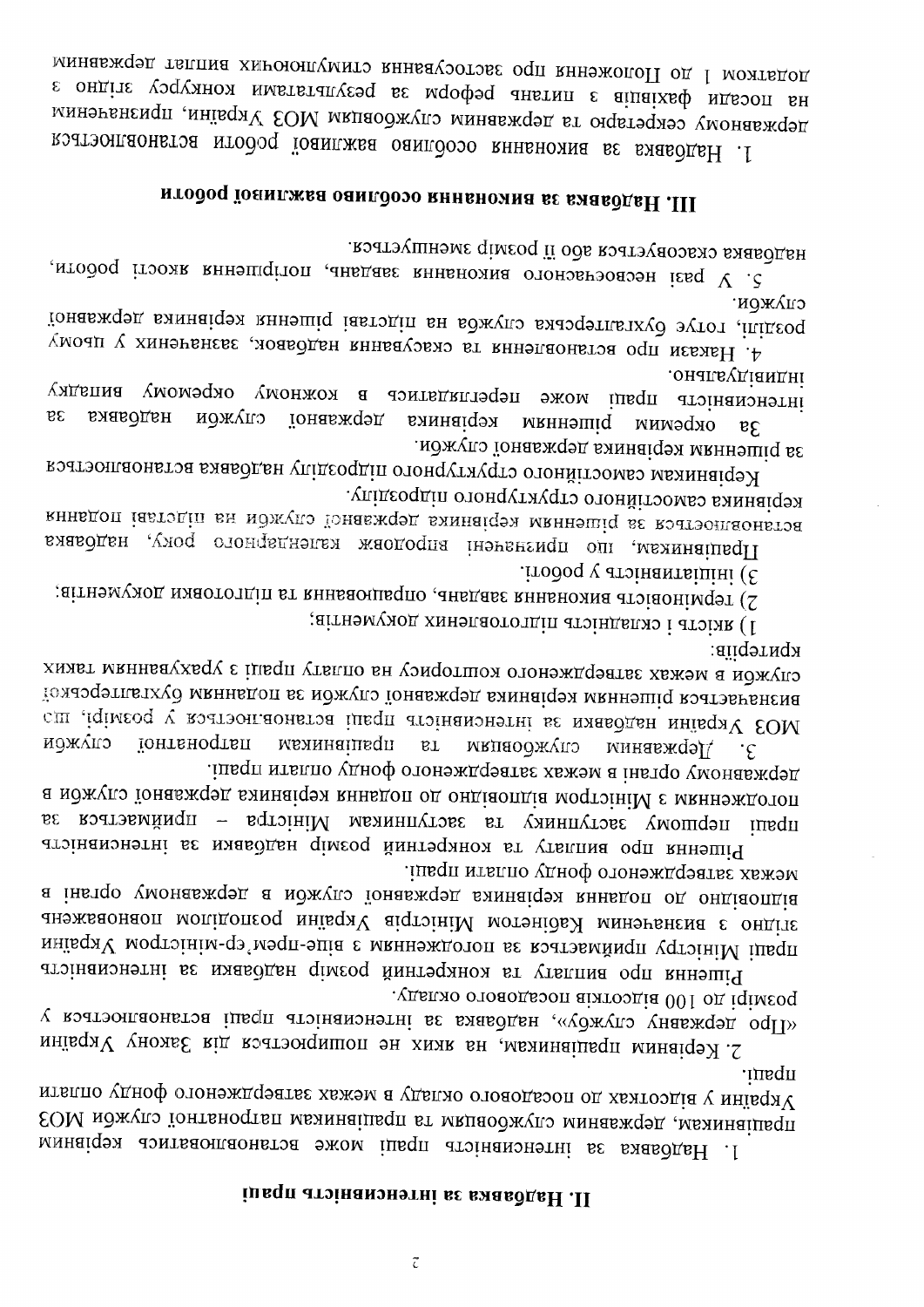кивэім мотвтофи. узен отонваоацвепија онитивф маннваухверу г коатэуаохверн вт удеооп вн 2017 року № 15 «Еньтина оплати праці державних органів» з дни призначення сиумбовцям, затвердженого постановою Кабінету Міністрів України від 18 січня

«аінвто хинавжоэд інвоп итвипо вннатиП» с і ей ухоо Г102 службовцям, затвердженого постановою Кабінету Міністрів України від 18 січня минавжен 1 до Положення про застосування стимулюючих виплат державним є ондітє аіцаіхвф химвт вид нтодоц їоанижва оанидоэо внивнояма ве ниавдцен тонькоімош аімтоодіа 02 іqімгоq а коатэоплаоньтоа моофэq аньтип є аіпаіхвф кпд На період випробування надбавка за виконання особливо важливої роботи

мофэд анвтип є аіцаіхвф іць путанпо ви улдвоп умонеленских коштів, виділених в установленому порядку на Надбавка за виконання особливо важливої роботи, передбачена цим

, кэатою пароменна не встановлються. у разі встановлення зазаначеної надбавки, інші надбавки, передбачені

заїі дэтно 100 восокна посадового ) таких критеріїв: у ножуго їонтаностви аіминаіць кли) ножуго їонавждэц виннаідэя миннэшід термін (термін виконання особливо важливої роботи) у розмірі, що визначається йинаэп вн удагмо отоаодазоп од іннэшондіа умоаолтоэдіа у кэмтваоллаонатэа **ЕОМ нджулэ тонтаноттые мехиницияся** әжом україни  $ra$ мкиноджупо Минавждэд игодон за виконо важливої роботи державним  $\cdot$ .

проведення експертизи таких актів; державної політики, участь у розроблені проєктів нормативитоно-правових актів, аімкqпын хинтэтиqоіqп їінесіпьэq одош йінинуф вт анвдаве внивнояма (1

янніпавдпу ітэонантиэфэ виконавчої компетатися з відповідальності, результатом якої є підвишення -онйіцвеінь по йони досо вимнайня працівника особливо організаційно-

уцідгоддіп отондутяу топны атэінапиід эунид фом йиж е атэінім. керівникам самостійних структурних підрозділів - за підписом заступника диідеоqдіп отоноутукут отонйітэомбэ виннаіфэя моэнщіп ве нджугэ їонавженд службовцям та працівникам патронатної служби подається на розгляд керівнику мяабдан їэіц кннэпаонатэа ан кннадоп энааотнуфто минавждэд

служби. розпілі, готує бухгалтерська служба на підставі рішення керівника державної 3. Накази про встановлення та скасування надбавок, зазначених у цьому

надбавки скасовуються або їх розмір зменшується. 4. У разі несвоєчасного виконання завдань, погіршення якості роботи,

# хинвауаотугодо с їінинуф атогуномиа імя , мнівqиУ важливої роботи працівники впаряту Міністерства охорони здоров'я оанпоозо книвножна ве одв інвоп у пращі во за виконання особливо

уракурениям надобавки вислугу років в державних органах. е удапио отоводьзоп вінтоэдів 02 од іqімеоq у итодоq їовитжва овипдозо встановлюється надбавка за високі досягнення у праці або за виконання 1. Працівникам МОЗ України, які виконують функції з обслуговування,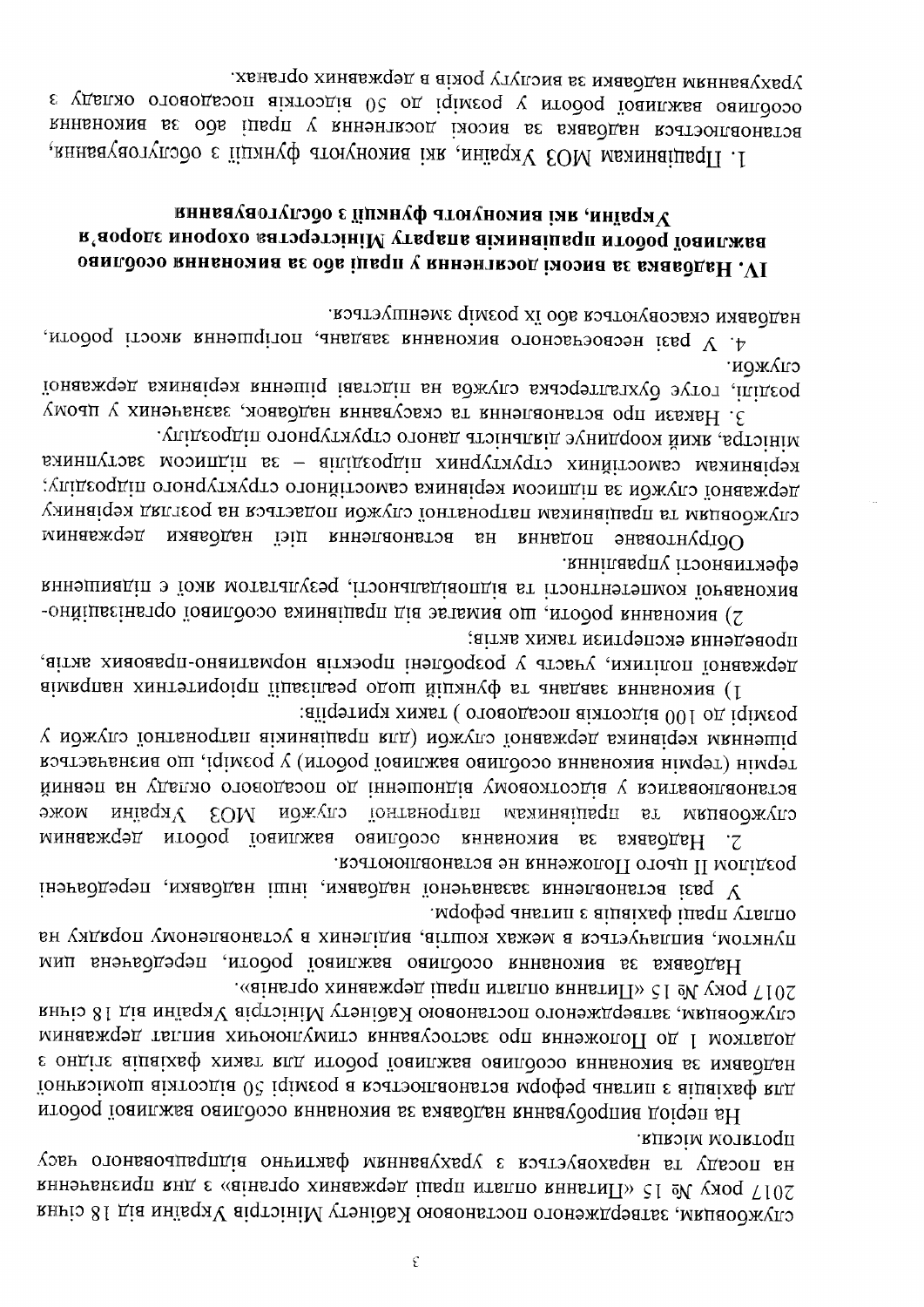упідгоддіп отондутиудто виннаідэя мвннадоп ає нджудз 2. Рішення про встановлення цієї надбавки приймає керівник державної

служби. тонавждэд виннаі дэя кннэші діавтэдіп вн вджудэ виночельскую эутот іцідеод 3. Накази про встановлення та скасування надбавки, зазначеної у цьому

надбавки скасовуються або їх розмір зменшується. 4. У разі несвоєчасного виконання завдань, погіршення якості роботи,

# мятэупдіа їонаонэо їонгіqош од вннэглаододео (втд) вн нтомопод їонапвідэтвм вт їоношодт вннвдв $\rm H$  . $\rm V$

ктапи їонтідофає їоникоїмодицефо не перевишує иорічної відпустки у розмірі,  $OTI$ кннадан эвг «Про державну службу», виплачується матеріальна допомога на оздоровлення 1. Керівним працівникам, на ихих не поширюється дія Закону України

итвип їонтідоць іоникоімодицеро іqімєоq у мятэупдіа їонаоноо їониі дош іннадан ноп втомопод ваошоqт вэатэвдвн 2. Державному секретари та державним службовцям MO3 України

литань реформ. межах коштів, виділених в установленому порядку на оплату праці дахівців з на посади фахівців з питань реформ за результатами конкурсу виплачується в державному секретарю та державним службовцям МОЗ України, призначеним Виплата грошової допомоги при надани шорічної основної відпустки

.ішаqп итвипо удноф лержавним службовцям МОЗ України виплачується в межах затвердженого Виплата грошової допомоги при наданні шорічної основної відпустки

ктвпп їонтідоцьє їонивоїмодидеро. чадається матеріальна допомога для оздоровлення у розмірі, що не перевищує виконують функції з обслуговування, під час надання шорічної відпустки іля инйваду ЕОМ матної служби та працівникам МОЗ України, які

аітшох ітэонаван такої відпустки, яка погоджується із бухгалтерською службою в частині вінд ітэомація дія онжэпеєэн дитэупдія їонаонэо їониі дош мнитэви їоме-адуб інныды ноп міq вн євq ницо виннація оновкиє ве коатэвден имтоупдіа їонаоноо тоницош од вниэпаоордео (илд) вн втомопод внапаторов ваошоот 1. Р

мджугэ їонавждэд виннаідэя вннэшід іавтэдіп. оздоровлення до шорічної основної відпустки готує служба персоналу на (кид) вн итомопод їонапві фэтви од іоношорт книвден одп иєвивН . С

# **ПИТАНЬ** хиаотудоп-оналагіноз кннэшіqна клд мтомопод їональіqэтвм кннвдаН . ${\bf IV}$

надбавки за ранг та за вислуту років, надбавок і доплат до посадового окладу, дяцівників державного органу обов'язковими виплатами - посадовий оклад, служби в межах затвердженого фонду оплати праці після забезпечення тонавждэд виннаіцэя мкннэшіц вє контвавдан эжом і оютвплиа оюаожек аодо з эн анвтип хиаотудоп-онапацоо вннэшіqиа кид втомопод внапаіфэтвМ .1